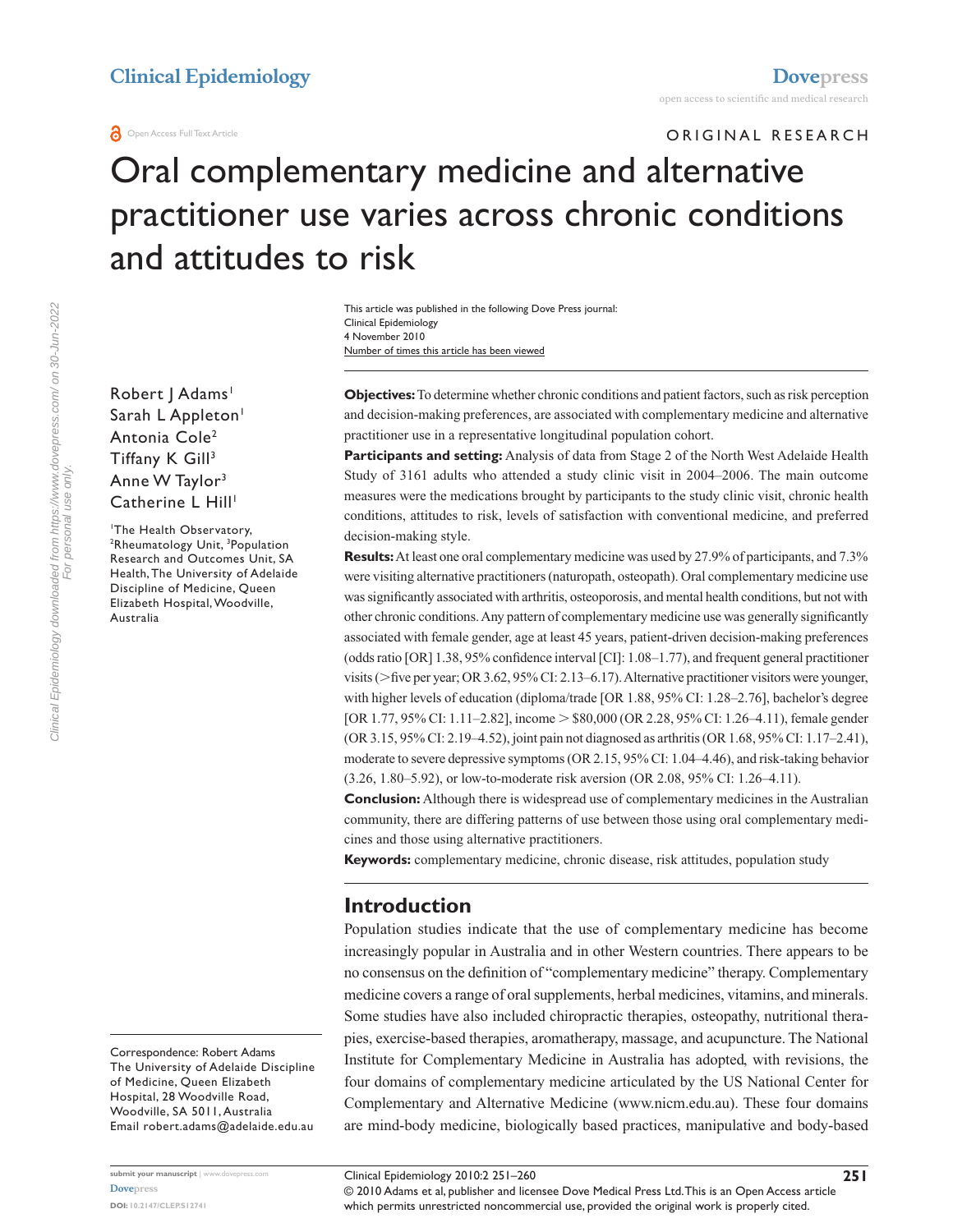practices, and energy systems. In addition, whole medical systems are included which can cut across domains. These include homeopathy, naturopathy, and traditional Chinese medicine. This study focuses on biologically based practices (such as herbs, foods, and vitamins), including what the Australian Therapeutic Goods Administration defines and regulates as complementary medicines, and whole systems (such as naturopathy).

Despite the popularity of complementary medicine, $1-3$  previous Australian studies1,4–6 have not assessed complementary medicine use in relation to chronic conditions and risk factors, or identified preferences or risk perceptions of complementary medicine users. International surveys often find that oral complementary medicine use is more prevalent among younger women from higher socioeconomic backgrounds.<sup>2,3</sup> However, one US study suggested that risk attitude is as strong a predictor of visits to alternative practitioners as are sociodemographic factors.7 This study also showed that attitudes to risk differed between people who used oral complementary medicine and those who attended complementary practitioners such as naturopaths. The latter group perceive themselves as risk-takers, compared with self-administering complementary medicine users who rated themselves not differently from the general population,7 but we are not aware that this research has been replicated. The relationship between dissatisfaction or distrust with orthodox medicine and complementary medicine use also remains unclear.<sup>8-10</sup> An understanding of the relationship between complementary medicine use and preferences for autonomy in decision-making about care is also limited by a lack of representative data, but studies in selected populations suggest no relationship.<sup>8,11</sup>

The aim of this population-based study was to assess the prevalence of oral complementary medicine use and the demographics of complementary medicine users; the associations of oral complementary medicine use and complementary practitioner visits with lifestyle risk factors and chronic medical conditions; and whether complementary medicine use is related to attitude to risk and decision-making. We also assessed the relationship between oral complementary medicine use and complementary practitioner visits and attitudes towards risk, participatory decision-making style, and satisfaction with conventional medicine, because this has rarely been described previously in a large representative population sample.

### **Methods**

### Sample population and study method

Participants of the North West Adelaide Health Study (NWAHS) were recruited from households randomly selected

from the electronic telephone directory in 2000–2002. At follow-up of the NWAHS cohort in 2004–2005 (response rate 81.0%), clinical assessment and medication data were available for 3161 individuals. The methods of the NWAHS<sup>12</sup> and the validity of these methods of selection to achieve an unbiased sample<sup>13</sup> have been described previously. In particular, there were no major differences between study participants and the comparison population in terms of health indicators or lifestyle behaviors.<sup>14</sup> The study was approved by the Institutional Ethics Committee of the North West Adelaide Health Service, and all subjects gave written informed consent.

Respondents completed telephone and written questionnaires, and underwent clinical assessment including spirometry, measurement of blood pressure, weight, height, and fasting blood tests for plasma glucose and lipids. Questionnaires collected information on health behaviors (smoking, recreational physical activity, and alcohol use), doctor-diagnosed conditions, including rheumatoid arthritis, osteoarthritis, osteoporosis, diabetes, chronic obstructive pulmonary disease, asthma, cardiovascular disease (myocardial infarction, angina, stroke) and mental health conditions, symptoms of joint pain (in foot, knee, hip, hand, and/or shoulder), depression, health service utilization (visits in the last 12 months to primary care providers, psychologists, chiropractors, and other therapists, including osteopaths and naturopaths), and demographics.

Current oral complementary medicine use was identified by asking participants to bring all medications, including prescription medications that they were currently using, to the clinic visit (Table 1). Information on duration of use was not obtained. Vitamin D, calcium, and iron supplements were not considered to be oral complementary medicines when

|  |  |  | Table I Prevalence of oral complementary medicine use by type |  |  |
|--|--|--|---------------------------------------------------------------|--|--|
|--|--|--|---------------------------------------------------------------|--|--|

| Complementary medicine type % (n) |            |                 |            |  |  |  |
|-----------------------------------|------------|-----------------|------------|--|--|--|
| Multivitamin                      | 13.3 (420) | Black cohosh    | 0.6(19)    |  |  |  |
| Fish oil                          | 6.0(188)   | Magnesium       | 0.6(20)    |  |  |  |
| Glucosamine/shark                 | 5.7(179)   | Probiotics      | 0.5(15)    |  |  |  |
| cartilage                         |            |                 |            |  |  |  |
| Vitamin C                         | 3.0(95)    | Saw Palmetto    | 0.4(13)    |  |  |  |
| Other herbal                      | 2.8(89)    | St. John's wort | 0.4(12)    |  |  |  |
| Vitamin B                         | 2.7(86)    | Amino acid      | 0.4(12)    |  |  |  |
| Vitamin E                         | 2.0(62)    | Flaxseed oil    | 0.3(8)     |  |  |  |
| Ginkgo biloba                     | 1.6(50)    | Coenzyme Q10    | $0.3$ (11) |  |  |  |
| Evening primrose oil              | 1.5(48)    | Celery          | 0.2(6)     |  |  |  |
| Garlic                            | 1.4(44)    | Echinacea       | 0.2(7)     |  |  |  |
| Zinc                              | 1.1(36)    | Ginseng         | 0.2(5)     |  |  |  |
| Mineral                           | 0.8(26)    | Emu oil         | 0.1(3)     |  |  |  |
| Cod liver oil                     | 0.7(22)    |                 |            |  |  |  |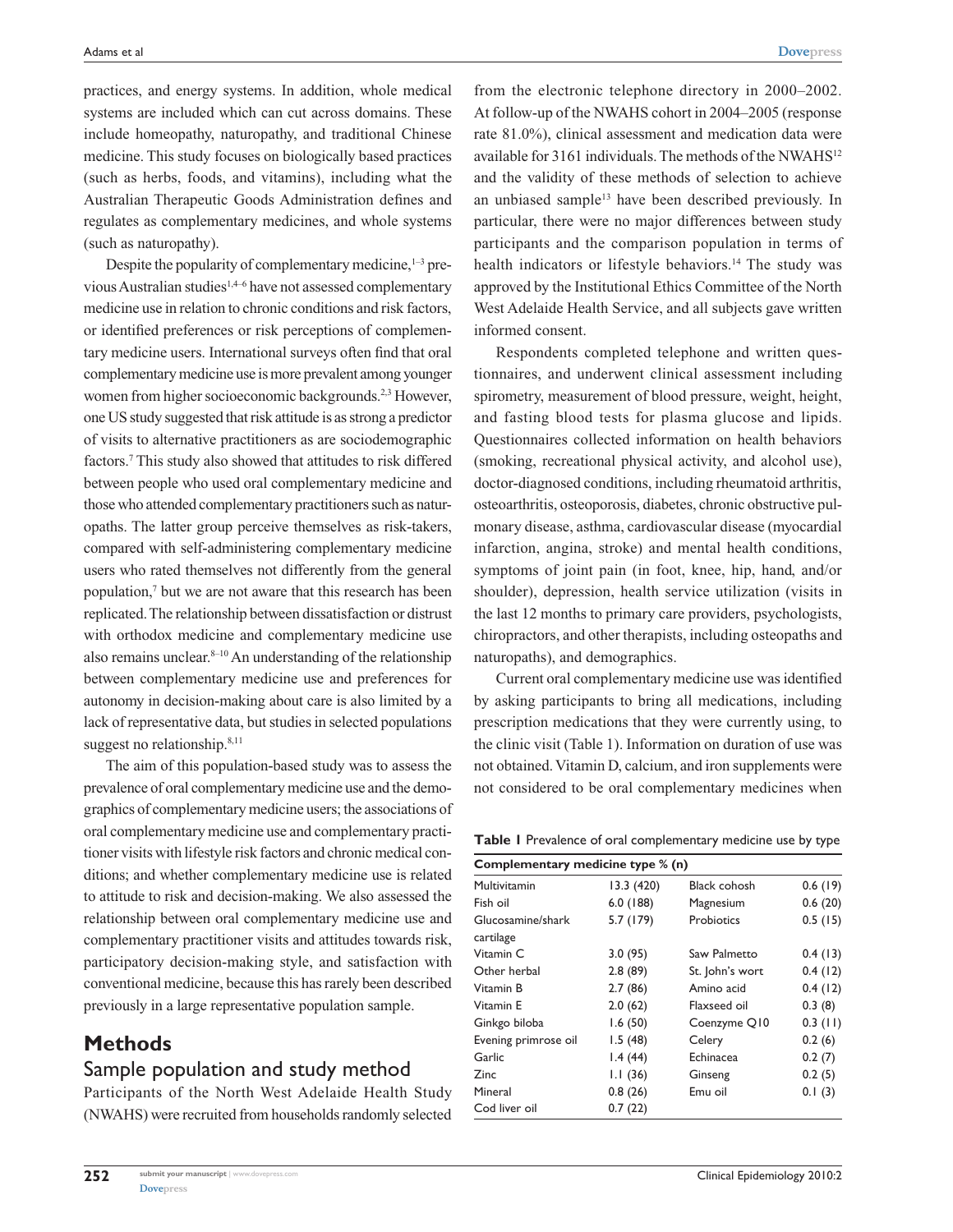they had been prescribed by a medical practitioner for an underlying medical condition.

## Chronic conditions

Undiagnosed joint pain was defined as pain in at least one site (foot, knee, hip, hand, shoulder) that had not been previously classified by a doctor as osteoarthritis, rheumatoid arthritis, or other arthritis. Diabetes, asthma, and chronic obstructive pulmonary disease were defined by clinic measurements or report of doctor-diagnosis, as has been described previously.12 Asthma was defined as current self-reported physician-diagnosed asthma or demonstration of a significant bronchodilator response of at least 12% of baseline forced expiratory volume in one second  $(FEV_1)$  in the absence of a doctor-diagnosis of asthma.15,16 Participants with persistent airways obstruction, ie, postbronchodilator FEV<sub>1</sub>/forced vital capacity (FVC) ratio less than  $0.70^{17}$  were also identified as having chronic obstructive pulmonary disease. Diabetes was defined as fasting blood glucose  $\geq$  7.0 mmol/L, self-reported physician diagnosis of diabetes, or treatment for diabetes. Depression was assessed with the Center for Epidemiologic Studies Depression Scale (CES-D), a 20-item questionnaire which covers the major components of depressive symptomatology.18 CES-D scores range from 0 to 60, with scores 16–26 considered indicative of mild depression, and scores of  $\geq$ 27 indicative of major depression.<sup>19,20</sup>

## Lifestyle variables

Body mass index (weight/height squared, in kg/m<sup>2</sup>) was categorized according to international criteria, ie, underweight/ normal  $\leq$ 24.9, overweight 25.0–29.9, and obesity:  $\geq$ 30.0.<sup>21</sup> Recreational physical activity was calculated as the number of times activity was undertaken by average time per session by (self-perceived) intensity<sup>22</sup> and categorized as sedentary, low, moderate, and high exercise. Risk level of alcohol use (intermediate- to very high-risk) was classified as at least an average daily intake of four drinks (or 9–12 drinks in any day) in females and an average daily intake of 5–8 drinks (or occasional excess) in males.23

## Risk aversion, decision-making preferences, and satisfaction with care

An individual's level of risk aversion was assessed  $(n = 2342)$ by using questions based on data obtained from a National Patient Safety Foundation survey in America.<sup>24</sup> Risk aversion was assessed using the following questions: "On a scale of 1 to 7, with  $7 = \text{very risky}$  and  $1 = \text{not risky}$  at all, how risky do you think the following behaviors are:

- a. Not testing smoke detectors regularly if they are in your home?
- b. Leaving appliances plugged in while you are away for an extended period of time?
- c. Smoking tobacco or cigarettes?
- d. Using foodstuffs after use-by date?
- e. Driving a car after consuming alcohol?
- f. Not carrying medical identification when you have a medical condition such as allergies, diabetes, or epilepsy?"

The scoring system was modified (to take into account missing data on some items) so that the average of the responses to these six questions was used; 6.66–7 was coded as highly risk-averse, 5–6.65 was coded as moderately riskaverse, and  $\leq$  were considered to be risk-takers.<sup>25</sup>

Patient satisfaction with conventional medicine was assessed by the following question: "Thinking about your most recent experience with a doctor or hospital, how satisfied were you with the health care you received?" (very satisfied, somewhat satisfied, somewhat dissatisfied, very dissatisfied). Patient preferred decision-making was assessed by the response to: "In what way do you prefer to make decisions regarding your health care or medical treatments?" ("I prefer the final decision to be made:

By me (on basis of my own knowledge of risks/benefits or by strongly considering the doctor's opinion) On an equal basis with the doctor By the doctor (on the basis of their knowledge of risks/ benefits or with my opinion considered)".

### Statistical analysis

Data were weighted to census data by region, age group, gender, and probability of selection in the household, to provide population-representative estimates. Data were analyzed using SPSS (Version 15.0, SPSS Inc, Chicago, IL). Chi-square tests determined differences in proportions of those using complementary medicines in relation to sociodemographic, chronic disease, and chronic disease risk factors. All variables (chronic conditions, risk factors, health service use, individual factors such as risk aversion) were then entered into multivariable logistic regression analyses to develop separate models for the factors associated with oral complementary medicine use and alternative practitioner visits, adjusted for covariates including age, gender, smoking status, body mass index, and socioeconomic status (education, income, employment status). Variables were progressively removed from models and the effect on associations and the model-fit were examined. Results are expressed as odds ratios (OR) with 95% confidence intervals (CI).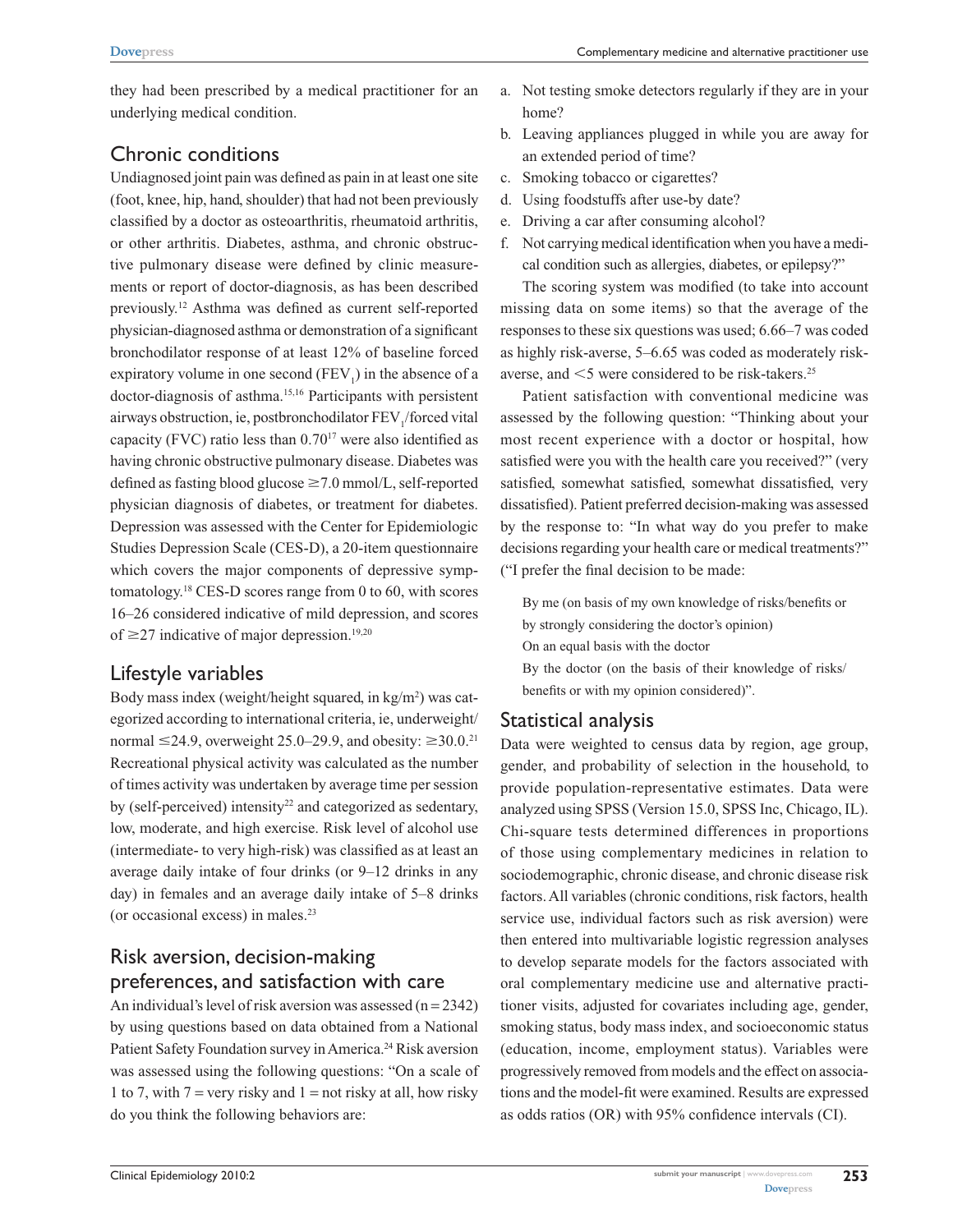#### **Results**

The prevalence of oral complementary medicine use by type is listed in Table 1. Overall 883 (27.9%) of study participants were currently taking one or more complementary medicines. The prevalence of subjects taking  $1-2$ ,  $3-4$ , and  $\geq 5$  complementary medicines was  $22.4\%$  (n = 709),  $4.5\%$  (n = 143), and  $1.0\%$  (n = 31), respectively. Approximately half of all oral complementary medicines were reported to be taken for general health and well-being and one quarter were used for muscle, bone, and joint health (Table 2). At univariate level, oral complementary medicine use was associated with female gender, older age, and not being in the paid workforce, but not with other socioeconomic factors (education or household income). Only a limited range of chronic medical conditions were associated with increased oral complementary medicine use, including diagnosed arthritis (as well as symptoms of joint pain/stiffness), osteoporosis, chronic obstructive pulmonary disease, and mental health conditions (Table 3). Complementary practitioner visits (naturopaths, osteopaths) were reported by  $7.3\%$  (n = 230), and were associated with differing sociodemographics compared with oral complementary medicine users, including younger age, higher levels of education, and being in the paid workforce (Table 3). These differences are reflected in the significantly increased visits to complementary practitioners in those without risk factors or chronic disease. Table 4 shows that health care use in the previous 12 months was significantly associated with oral complementary medicine use, including visits to primary care providers, chiropractors, or alternative therapists.

In multivariable analyses, multiple oral complementary medicine use showed specific associations with social/ biomedical factors compared with those using only one

**Table 2** Reasons for oral complementary medicine use identified by participants

| Reason                             | %     | n    |
|------------------------------------|-------|------|
| General health and well-being      | 53.3  | 862  |
| Muscles, bones, and joints         | 24.0  | 384  |
| Nerves/stress/brain health         | 3.9   | 62   |
| Premenstrual symptoms/menopause    | 3.6   | 57   |
| Lung/sinuses                       | 3.4   | 55   |
| Skin                               | 3.3   | 53   |
| Circulation/cardiovascular disease | 3.1   | 49   |
| Gastrointestinal system and liver  | 0.7   | П    |
| Eye health                         | 0.6   | 10   |
| Prostate                           | 0.5   | 8    |
| Bladder/kidneys                    | 0.2   | 3    |
| Other                              | 3.4   | 54   |
| Total                              | 100.0 | 1608 |

complementary medicine, including normal body weight, higher income levels, with visits to psychologists and complementary practitioners and with patient driven/shared decision-making preferences (Table 5). In contrast, use of only one complementary medicine was significantly associated with higher education levels and specific morbidities (diagnosed arthritis, depressive symptoms).

Complementary medicine use was significantly associated with a patient-driven preference for decision-making in relation to their medical treatment, but not with attitudes towards risk-taking or patient satisfaction. In contrast, the visits to complementary practitioners were significantly associated with attitudes towards risk-taking (Table 4). People attending complementary practitioners were significantly more likely ( $P < 0.05$ ) to be classified as risk-takers (36%) than either oral complementary medicine users only (14%) or nonusers (15%). There were no differences in the frequency of general practitioner visits between those who also attended complementary practitioners and those who did not. In regression analyses, complementary practitioner visitors were significantly associated with higher levels of education (diploma/trade [OR 1.88, 95% CI: 1.28–2.76], bachelor's degree [OR 1.77, 95% CI: 1.11–2.82]), annual household income of at least \$80,000 (OR 2.28, 95% CI: 2.28, 1.26–4.11), female gender (OR 3.15, 95% CI: 2.19–4.52), normal weight (OR 2.38, 95% CI: 1.51–3.76) or overweight (OR 2.04, 95% CI: 1.30–3.21), joint pain not diagnosed as arthritis (OR 1.68, 95% CI: 1.17–2.41), moderate to severe depressive symptoms (OR 2.15, 95% CI: 1.04–4.46), and with risk-taking behavior (OR 3.26, 95% CI: 1.80–5.92) or mildmoderate risk aversion (OR 2.08, 95% CI: 1.26–4.11).

People with mental health conditions were significantly more likely to report use of St. John's wort and vitamin supplements (Table 6). Those with diagnosed arthritis were significantly more likely to report use of fish oil and glucosamine or shark cartilage, compared with either people with undiagnosed joint pain or no joint pain. People visiting complementary practitioners (naturopath or osteopath) were significantly more likely to be using vitamin supplements, herbal preparations, probiotics, and black cohosh, as well as fish oil and glucosamine/shark cartilage.

#### **Discussion**

Our results confirm that oral complementary medicine use is common in the Australian community. We identified subjects currently taking oral complementary medicines, and this is likely to have resulted in the lower prevalence rate compared with previous population studies recording complementary medicine use in the previous 12 months.4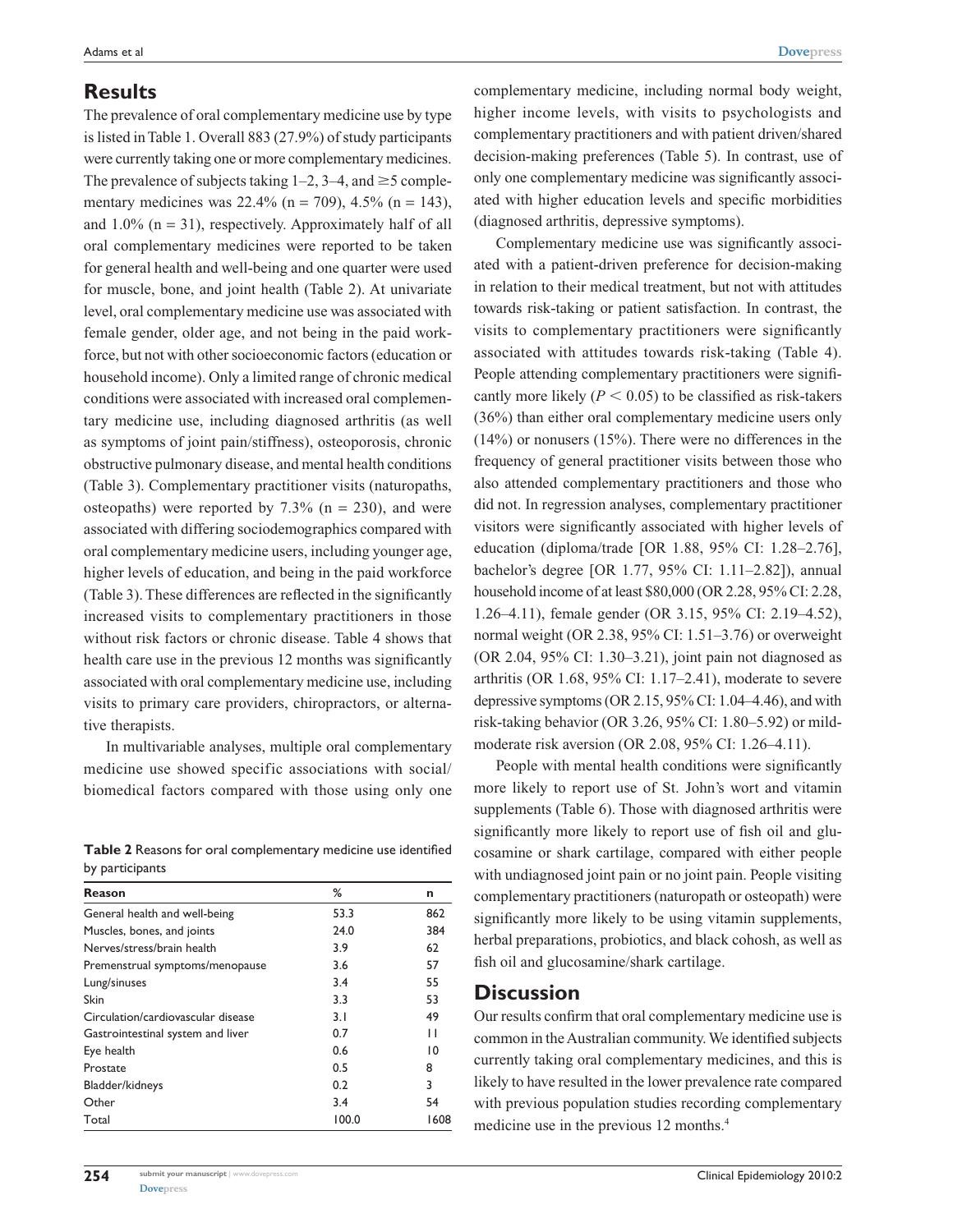**Table 3** Prevalence of oral complementary medicine and alternative practitioner use in relation to demographic factors, chronic disease, and chronic disease risk factors

| <b>Factors</b>                       |                              | Oral CM                 | P      | <b>Alternative</b> | P      |
|--------------------------------------|------------------------------|-------------------------|--------|--------------------|--------|
|                                      |                              | % (n)                   |        | practitioner       |        |
|                                      |                              |                         |        | % (n)              |        |
| <b>Demographics</b>                  |                              |                         |        |                    |        |
| Sex                                  | Male                         | 21.4(330)               | < 0.01 | 4.4(69)            | < 0.01 |
|                                      | Female                       | 34.2 (553)              |        | 10.0(161)          |        |
| Age, years                           | $<$ 45                       | 23.7 (363)              | < 0.01 | 8.8(137)           | < 0.01 |
|                                      | $45 - 64$                    | 31.7(315)               |        | 7.4 (74)           |        |
|                                      | $65+$                        | 32.3 (205)              |        | 3.I (19)           |        |
| Education                            | Secondary school             | 26.3 (384)              | 0.15   | 4.4(65)            | < 0.01 |
|                                      | diploma, trade qualification | 29.5 (340)              |        | 8.3(96)            |        |
|                                      | university degree            | 29.2 (159)              |        | 12.5(68)           |        |
| Annual household income              | $<$ \$20,000                 | 27.8 (166)              | 0.95   | 4.1 $(24)$         | < 0.01 |
|                                      | $$20,001 - 50,000$           | 27.8 (288)              |        | 5.5(58)            |        |
|                                      | $$50,001 - 80,000$           | 28.9 (239)              |        | 8.0(66)            |        |
|                                      | $\ge$ \$80,001               | 27.2(151)               |        | 13.1(73)           |        |
| Employed                             | No                           | 30.7 (319)              | 0.01   | 4.2(43)            | < 0.01 |
|                                      | Yes                          |                         |        |                    |        |
| <b>Chronic disease</b>               |                              | 26.4(551)               |        | 8.8(187)           |        |
| <b>Diabetes</b>                      | No                           | 27.9(814)               | 0.88   | 7.5(220)           | 0.11   |
|                                      | Undiagnosed <sup>#</sup>     | 25.0(6)                 |        | 3.6(7)             |        |
|                                      | Diagnosed <sup>†</sup>       | 29.1(58)                |        | 8.3(2)             |        |
| Asthma                               | <b>No</b>                    | 27.7 (722)              | 0.56   | 7.0(182)           | 0.18   |
|                                      | Undiagnosed <sup>#</sup>     | 26.8(34)                |        | 7.9(10)            |        |
|                                      | Diagnosed <sup>†</sup>       | 30.1 (122)              |        | 9.5(38)            |        |
| Arthritis                            | <b>No</b>                    | 25.7 (630)              | < 0.01 | 7.5 (188)          | 0.09   |
|                                      | Yes                          |                         |        |                    |        |
| Joint pain/stiffness <sup>®</sup>    | No                           | 36.1(234)<br>22.9 (300) |        | 5.6(37)            |        |
|                                      |                              |                         | < 0.01 | 6.3(109)           | < 0.01 |
|                                      | Yes                          | 32.1(531)               |        | 8.5(121)           |        |
| Osteoporosis <sup>†</sup>            | <b>No</b>                    | 27.4 (824)              | 0.007  | 7.4(224)           | 0.23   |
|                                      | Yes                          | 38.9 (44)               |        | 4.4(5)             |        |
| Mental health condition <sup>†</sup> | No                           | 26.8 (708)              | < 0.01 | 6.5(173)           | < 0.01 |
|                                      | Yes                          | 33.8(161)               |        | 11.6(56)           |        |
| Depressive symptoms (CES-D)          | None                         | 26.5 (725)              | < 0.01 | 6.9(192)           | 0.11   |
|                                      | Mild                         | 37.3 (100)              |        | 9.3(25)            |        |
|                                      | Moderate/severe              | 40.0 (44)               |        | 10.9(12)           |        |
| <b>CVD</b> <sup>†</sup>              | No                           | 27.9(814)               | 0.62   | 7.5 (222)          | 0.03   |
|                                      | Yes                          | 26.3(54)                |        | 3.4(7)             |        |
| COPD <sup>#</sup>                    | No                           | 28.1 (837)              | 0.03   | 7.3(218)           | 0.15   |
|                                      | Yes                          | 19.7(24)                |        | 4.1 $(6)$          |        |
| <b>Risk factors</b>                  |                              |                         |        |                    |        |
| Smoking status                       | Never                        | 28.7 (413)              | < 0.01 | 8.4 (120)          | 0.07   |
|                                      | Former                       | 30.6 (330)              |        | 6.8(74)            |        |
|                                      | Current                      | 21.8(136)               |        | 5.6(35)            |        |
| <b>BMI</b> <sup>#</sup>              | Normal                       | 31.8(334)               | < 0.01 | 9.2(96)            | < 0.01 |
|                                      | Overweight                   | 25.3 (299)              |        | 7.4(88)            |        |
|                                      | Obese                        | 27.0(251)               |        | 4.8(45)            |        |
| High blood pressure <sup>‡</sup>     | No                           | 27.8 (645)              | 0.48   | 8.2(191)           | < 0.01 |
|                                      | Yes                          | 28.7 (233)              |        | 4.5(37)            |        |
| High total cholesterol <sup>#</sup>  | No                           | 28.0 (521)              | 0.88   | 7.9 (148)          | 0.10   |
|                                      | Yes                          | 28.2 (362)              |        | 6.4(81)            |        |
| <b>Exercise level</b>                | Sedentary                    | 29.3 (244)              | 0.77   | 3.8(31)            | < 0.01 |
|                                      | Low                          | 27.4(291)               |        | 7.6(81)            |        |
|                                      | Moderate                     | 28.8(213)               |        | 9.0(67)            |        |
|                                      | High                         | 26.8(63)                |        | 14.5(34)           |        |
| High-risk alcohol use                | No                           | 27.6 (791)              | 0.82   | 7.6(216)           | 0.19   |
|                                      | Yes                          | 28.5 (47)               |        | 4.8(8)             |        |

**Notes:** \*Pain/stiffness in at least one site including hand, foot, shoulder, back, hip, and knee; † self-reported doctor diagnosis; ‡ clinic determined.

**Abbreviations:** BMI, body mass index; CES-D, Center for Epidemiologic Studies Depression Scale; CM, complementary medicine; COPD, chronic obstructive pulmonary disease; CVD, cardiovascular disease.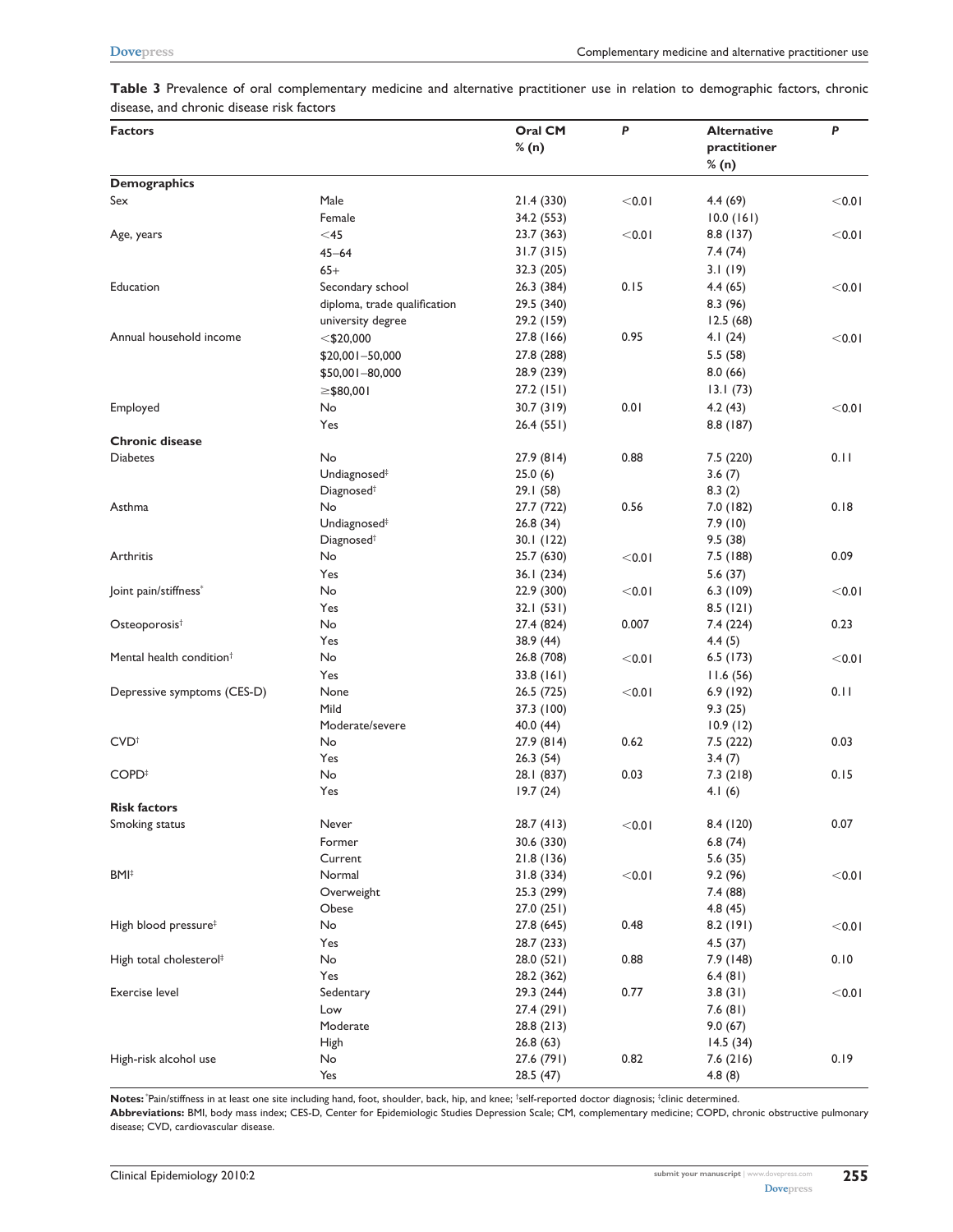**Table 4** Oral complementary medicine and alternative practitioner use in relation to health service use in previous 12 months and patient factors

| <b>Health service providers</b>            |                       | Oral CM use | P      | <b>Alternative</b>    | P      |
|--------------------------------------------|-----------------------|-------------|--------|-----------------------|--------|
|                                            |                       | % (n)       |        | practitioner<br>% (n) |        |
| Primary care provider visits previous year | 0                     | 11.6(31)    | < 0.01 | 9.5(26)               | 0.30   |
|                                            | $ -4$                 | 28.5 (468)  |        | 7.2(120)              |        |
|                                            | $5+$                  | 30.6 (373)  |        | 6.8(84)               |        |
| Psychologist                               | No                    | 27.6 (846)  | 0.055  | 7.2(224)              | 0.74   |
|                                            | Yes                   | 41.0(25)    |        | 8.3(5)                |        |
| Chiropractor                               | No                    | 26.4 (706)  | < 0.01 | 5.9 (159)             | < 0.01 |
|                                            | Yes                   | 36.1(163)   |        | 15.3(70)              |        |
| Alternative therapist                      | No                    | 26.4 (764)  | < 0.01 |                       |        |
|                                            | Yes                   | 46.1 (105)  |        |                       |        |
| <b>Patient factors</b>                     |                       |             |        |                       |        |
| <b>Risk aversion</b>                       | Risk-takers           | 26.3(93)    | 0.30   | 11.7(42)              | < 0.01 |
|                                            | Moderately averse     | 30.4 (422)  |        | 8.7(122)              |        |
|                                            | Highly averse         | 28.9 (164)  |        | 3.9(22)               |        |
| Patient satisfaction                       | Very satisfied        | 32.3(317)   | 0.60   | 7.5(74)               | 0.57   |
|                                            | Somewhat satisfied    | 29.4 (156)  |        | 9.4(51)               |        |
|                                            | Somewhat dissatisfied | 29.6 (34)   |        | $9.6$ (11)            |        |
|                                            | Very dissatisfied     | 35.7(15)    |        | 2.4(1)                |        |
| Decision-making preferences                | Patient decides       | 30.1 (286)  | < 0.01 | 9.2(88)               | 0.37   |
|                                            | Shared decision       | 33.3 (230)  |        | 7.3(52)               |        |
|                                            | Doctor decides        | 24.6 (164)  |        | 7.0(47)               |        |

**Abbreviation:** CM, complementary medicine.

Consistent with previous studies, we found that women and those with postsecondary education were more likely to use oral complementary medicines.<sup>2-4,26,27</sup> However, unlike other studies, we found that oral complementary medicine use was increased in older people  $($ >45 years) compared with the younger age group, and numbers of complementary medicine used were associated with differing patterns of social and morbidity factors. This suggests that oral complementary medicine users are not homogeneous in terms of beliefs, motivations, and needs, and these differences need to be examined.28 Awareness of psychosocial factors that influence complementary medicine use may help providers get a better understanding of the fit between the person and the intervention<sup>29</sup> and adjust treatment accordingly. People taking one oral complementary medicine were more likely to have diagnosed arthritis or a mental health condition, and attend their general practitioner frequently. It is possible that older people are more likely to use oral complementary medicines than other types of unconventional therapies, such as massage or exercise therapies, but this requires further investigation. Previous US work has indicated that older age is positively associated with dietary supplements but negatively correlated with alternative practitioner use.<sup>30</sup> This may also reflect general practitioners recommending certain oral complementary medicines to older people with chronic conditions where there is demonstrated or perceived efficacy, eg, fish oil or St John's wort.<sup>31</sup> However, the main reason cited by participants for complementary medicine use was for general health and well-being, rather than for specific conditions. This seems to be in accordance with our findings that never or reformed smokers rather than current smokers were more likely to use oral complementary medicines, and that participants with a healthy body mass index were more likely to be complementary medicine users.

A strength of our study is the analysis of complementary medicine use in relation to patient factors in a representative sample, which has been rarely reported. We found a positive association of oral complementary medicine use with patient decision-making preferences, in contrast with studies reporting no association.<sup>8,11</sup> Consistent with previous findings,<sup>8</sup> complementary medicine users are not rejecting the more conventional health care sector, because general practitioner visits were more frequent than among nonusers. Similarly, our findings indicate that oral complementary medicine use was not associated with dissatisfaction with health system experiences, consistent with previous reports in two representative samples from the  $US<sub>1</sub><sup>8,10</sup>$ or is unrelated to satisfaction with physicians.<sup>32</sup>

People who saw a complementary practitioner (naturopath or osteopath) were more likely to report taking multiple oral complementary medicines, and were significantly more likely to be risk-takers than oral complementary medicine users, who were no different from the nonuser population in this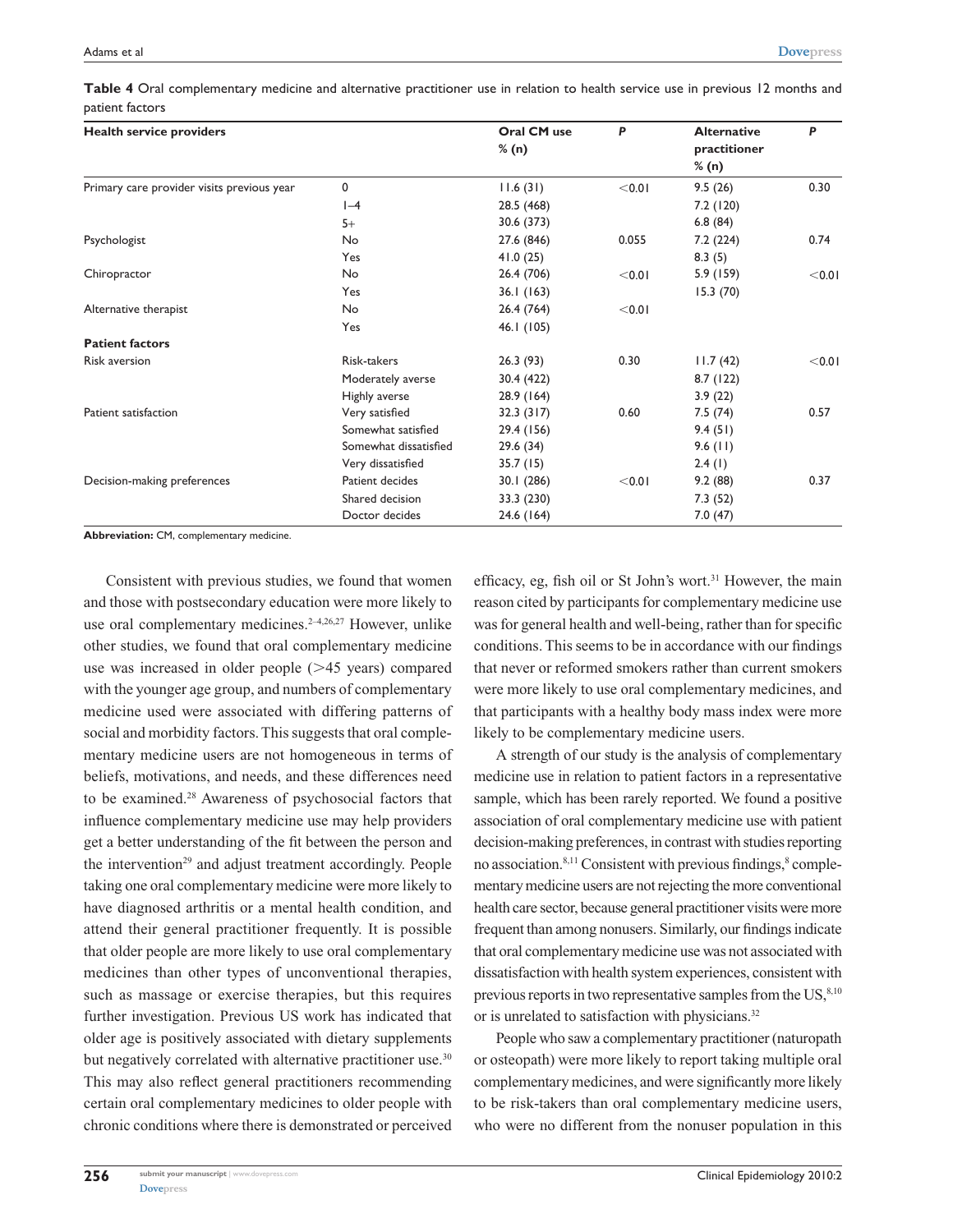|                                    | Table 5 Multivariable logistic regression analyses of factors associated with oral complementary medicine use overall and for patterns |  |  |
|------------------------------------|----------------------------------------------------------------------------------------------------------------------------------------|--|--|
| of oral complementary medicine use |                                                                                                                                        |  |  |

| <b>Factors</b>                           | Any oral CM use     | One oral CM versus none | ≥Two oral CMs versus none |
|------------------------------------------|---------------------|-------------------------|---------------------------|
| <b>Demographics</b>                      | OR (95% CI)         | OR (95% CI)             | OR (95% CI)               |
| Sex                                      |                     |                         |                           |
| Male                                     | 1.00                | 1.00                    | 1.00                      |
| Female                                   | $1.75(1.42 - 2.15)$ | $1.83(1.40 - 2.41)$     | $1.64$ (1.25-2.16)        |
| Age, yr                                  |                     |                         |                           |
| $<$ 45                                   | 1.00                | 1.00                    | 1.00                      |
| 45–64                                    | $1.98(1.55 - 2.51)$ | $1.91(1.41 - 2.60)$     | $2.04(1.49 - 2.81)$       |
| $65+$                                    | $2.47(1.77-3.43)$   | $2.05(1.33 - 3.14)$     | 2.90 (1.89-4.45)          |
| <b>Education</b>                         |                     |                         |                           |
| Secondary                                | 1.00                | 1.00                    | 1.00                      |
| Diploma, trade qualification             | $1.33(1.07 - 1.67)$ | $1.53$ (1.15-2.05)      | $1.15(0.85 - 1.54)$       |
| University degree                        | $1.23(0.91 - 1.67)$ | $1.51(1.01 - 2.26)$     | $1.05(0.71 - 1.56)$       |
| Annual household income                  |                     |                         |                           |
| $<$ \$20,000                             | 1.00                | 1.00                    | 1.00                      |
| \$20,001-50,000                          | $1.53$ (1.15-2.05)  | $1.29(0.90 - 1.85)$     | $2.00$ (1.34-2.98)        |
| \$50,001-80,000                          | $1.78(1.27 - 2.49)$ | $1.44(0.95 - 2.18)$     | $2.33(1.46 - 3.70)$       |
| $\ge$ \$80,001                           | $1.64$ (1.14-2.37)  | $1.20(0.75 - 1.92)$     | $2.30(1.39 - 3.77)$       |
| <b>Chronic disease</b>                   |                     |                         |                           |
| Diagnosed joint pain*                    |                     |                         |                           |
| No                                       | 1.00                | 1.00                    | 1.00                      |
| Diagnosed arthritis (OA/RA)              | $1.41(1.07 - 1.85)$ | $1.70(1.20 - 2.43)$     | $1.17(0.82 - 1.68)$       |
| Undiagnosed joint pain                   | $1.26(1.01 - 1.59)$ | $1.26(0.94 - 1.71)$     | $1.29(0.95 - 1.74)$       |
| <b>Depressive symptoms CES-D</b>         |                     |                         |                           |
| None                                     | 1.00                | 1.00                    | 1.00                      |
| Mild                                     | $2.13(1.52 - 3.00)$ | $3.03(2.06 - 4.45)$     | $1.05(0.63 - 1.75)$       |
| Moderate/Severe                          | $1.78(1.07 - 2.97)$ | $2.14(1.18 - 3.87)$     | $1.57(0.77 - 3.20)$       |
| <b>Risk factors</b>                      |                     |                         |                           |
| <b>Smoking status</b>                    |                     |                         |                           |
| Current                                  | 1.00                | 1.00                    | 1.00                      |
| Never                                    | $1.07(0.80 - 1.43)$ | $0.81(0.57 - 1.14)$     | $1.65$ (1.05-2.59)        |
| Former                                   | $1.20(0.88 - 1.59)$ | $0.70(0.49 - 1.01)$     | $2.39$ (1.52-3.77)        |
| <b>BMI</b> <sup>t</sup>                  |                     |                         |                           |
| Normal                                   | $1.23(0.96 - 1.57)$ | $1.06(0.78 - 1.48)$     | $1.47(1.06 - 2.03)$       |
| Overweight                               | $0.80(0.63 - 1.02)$ | $0.82(0.61 - 1.12)$     | $0.78(0.56 - 1.08)$       |
| Obese                                    | 1.00                | 1.00                    | 1.00                      |
| Health service use in previous 12 months |                     |                         |                           |
| Primary care provider                    |                     |                         |                           |
| No visits                                | 1.00                | 1.00                    | 1.00                      |
| $I - 4$                                  | $3.77(2.24 - 6.33)$ | $2.68$ (1.42-5.07)      | $5.96(2.62 - 13.5)$       |
| $5\mathrm{+}$                            | $3.62(2.13 - 6.17)$ | $2.41(1.25 - 4.63)$     | $6.21(2.70-14.3)$         |
| Psychologist                             |                     |                         |                           |
| No                                       | 1.00                | 1.00                    | 1.00                      |
| Yes                                      | $2.89$ (1.51-5.53)  | $1.53(0.64 - 3.66)$     | $4.27(2.00-9.13)$         |
| Alternative practitioners <sup>‡</sup>   |                     |                         |                           |
| No                                       | 1.00                | 1.00                    | 1.00                      |
| Yes                                      | $2.62$ (1.87-3.66)  | $1.38(0.85 - 2.23)$     | $4.59(3.11 - 6.78)$       |
| <b>Risk aversion</b>                     |                     |                         |                           |
| Risk-takers                              | $1.35(0.96 - 1.91)$ | $1.23(0.78 - 1.94)$     | $1.39(0.89 - 2.17)$       |
| Moderately averse                        | $1.20(0.94 - 1.53)$ | $1.33(0.97 - 1.81)$     | $1.06(0.77 - 1.47)$       |
| Highly averse                            | 1.00                | 1.00                    | 1.00                      |
| <b>Decision-making preferences</b>       |                     |                         |                           |
| Patient decides                          | $1.38(1.08 - 1.77)$ | $1.31(0.96 - 1.79)$     | $1.54$ (1.11-2.15)        |
| Shared decision                          | $1.49(1.16 - 1.92)$ | $1.30(0.94 - 1.80)$     | $1.80(1.28 - 2.53)$       |
| Doctor decides                           | 1.00                | 1.00                    | 1.00                      |

Notes: Pain/stiffness in at least one site including hand, foot, shoulder, hip, and knee; <sup>†</sup>clinic determined; <sup>‡</sup>includes visits to naturopath, osteopath.

**Abbreviations:** BMI, body mass index; CES-D, Center for Epidemiologic Studies Depression Scale; CI, confidence interval; CM, complementary medicine; OA, osteoarthritis; OR, odds ratio; RA, rheumatoid arthritis.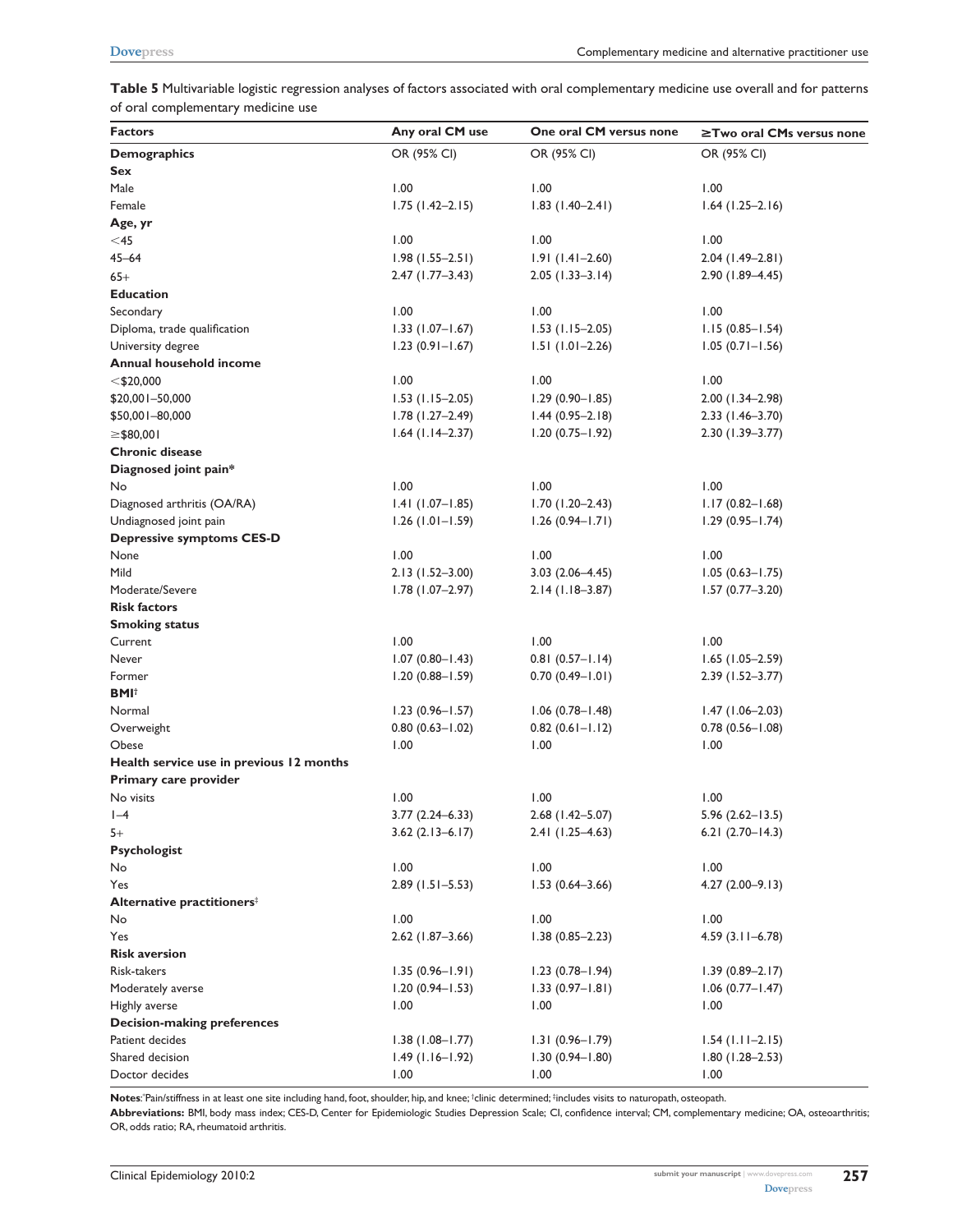|                                   | <b>Mental health</b><br>condition |                   | Joint pain |                              |                                                  | <b>CM</b> practitioner |                     |
|-----------------------------------|-----------------------------------|-------------------|------------|------------------------------|--------------------------------------------------|------------------------|---------------------|
| CM(n)                             | No (2639)                         | Yes (477)         | No (1235)  | Diagnosed<br>arthritis (648) | Joint pain with<br>no arthritis diagnosis (1241) | No (2894)              | Yes (228)           |
| <b>Number CMs</b>                 |                                   |                   |            |                              |                                                  |                        |                     |
| 0(2247)                           | 73.2 (1931)                       | 66.2(316)         | 78.1 (964) | 63.9(414)                    | 70.5 (875)                                       | 73.6 (2129)            | 53.7 (123)          |
| $I - 2(696)$                      | 21.5(568)                         | 26.8 (128)        | 17.4(215)  | 28.2 (183)                   | 24.2 (300)                                       | 22.0(636)              | 27.1(62)            |
| $3-4(142)$                        | $4.4$ (115)                       | 5.7(27)           | 4.0(49)    | 6.5(42)                      | 4.1 $(51)$                                       | 3.7(107)               | 14.4(33)            |
| $5+ (31)$                         | 0.9(25)                           | 1.3(6)            | 0.6(7)     | 1.4(9)                       | 1.2(15)                                          | 0.7(21)                | $4.8$ (11)          |
| All vitamins: Multi, B, C, E,     | 18.2(481)                         | $22.8^*$ (109)    | 16.7(206)  | 18.4(119)                    | $21.4^{\circ}$ (266)                             | 17.6 (508)             | $36.0^{\circ}$ (82) |
| Coenzyme Q10 (590)                |                                   |                   |            |                              |                                                  |                        |                     |
| Fish oil (205)                    | 6.3(167)                          | 7.9(38)           | 4.7(58)    | $13.3^* (86)$                | 4.9(61)                                          | 6.2(180)               | $11.0^{\circ}$ (25) |
| Glucosamine/shark cartilage (175) | 5.6(147)                          | 5.9(28)           | 1.8(22)    | $13.7^{\circ}$ (89)          | $5.1^*(63)$                                      | 5.1(149)               | $11.0^{\circ}$ (25) |
| Herbal <sup>†</sup> (139)         | $4.4$ (117)                       | 4.6(22)           | 3.7(46)    | 4.9(32)                      | 5.1(63)                                          | 3.8(110)               | $13.2^*(30)$        |
| Mineral: Mg, Zn (78)              | 2.3(61)                           | 3.6(17)           | 1.8(22)    | 2.6(17)                      | 3.2(40)                                          | 2.2(65)                | $5.7^{\circ}$ (13)  |
| St. John's wort (12)              | 0.2(6)                            | $1.3^*$ (6)       | 0.5(6)     | 0.3(2)                       | 0.3(4)                                           | $0.4$ (11)             | 0.4(1)              |
| Gingko biloba (50)                | 1.6(42)                           | 1.7(8)            | 1.2(15)    | 2.3(15)                      | 1.7(21)                                          | 1.6(45)                | 2.2(5)              |
| Evening primrose (47)             | 1.6(42)                           | 1.0(5)            | 1.6(20)    | 1.1(7)                       | 1.6(20)                                          | 1.5(43)                | 2.2(5)              |
| Black cohosh (18)                 | 0.4(10)                           | $1.7^{\circ}$ (8) | 0.3(4)     | 0.9(6)                       | 0.7(9)                                           | 0.5(14)                | $2.2^*(5)$          |
| Saw Palmetto (13)                 | 0.5(12)                           | 0.2(1)            | 0.3(4)     | 0.6(4)                       | 0.5(6)                                           | 0.4(12)                | 0.4(1)              |
| Probiotics (15)                   | 0.3(9)                            | $1.3^*$ (6)       | 0.5(6)     | 0.3(2)                       | 0.6(7)                                           | 0.3(9)                 | $2.6^* (6)$         |

Table 6 Complementary medicine used in people with self-reported mental health disorders and joint pain, and in those seeing an alternative health practitioner (naturopath or osteopath)

Notes:  $P < 0.05$  compared with those without the condition; <sup>†</sup>garlic, celery, ginseng, echinacea, "herbal", belladonna. **Abbreviation:** CM, complementary medicine.

respect. Previous US survey data suggest that people who attend complementary practitioners perceive themselves as risk-taking, whereas those that only rely on self-administered complementary medicine treatment rate themselves as not being different from the general population.<sup>7</sup> In a large US population study, risk attitude was as strong a predictor of visits to complementary medicine providers than the main sociodemographic predictors of female gender, higher education, or middle-age.7

Our study is limited by its measurement of current complementary medicine use, and we were unable to determine how long people had been using complementary medicines or whether complementary medicine usage had occurred in the recent past. We also do not know how frequently people were using complementary medicines. There was also a potential bias from survey nonresponse, although response rates in our sample were higher than for comparable biomedical population studies. The strength of this study is the large representative population sample with known probability of selection, measurements of other known chronic disease risk factors, and a low drop-out rate in follow-up, and that participants brought in all medications they were taking and that usage was clarified at the clinic visits.

Our data suggests the likelihood of a clear split in the approach to complementary medicines of primary care physicians and other clinicians and that of complementary practitioners. General practitioners may be more comfortable recommending a limited range of complementary medicines where some evidence supports their use (eg, fish oil) and where the safety profile is reasonably well known and understood. In contrast, other health providers seem more likely to suggest other types of complementary medicines where evidence of efficacy is less well established (eg, probiotics) or the safety of these products is more problematic (eg, black cohosh),<sup>33,34</sup> to their patients who are risk-takers and favor decision-making autonomy. Previous work has suggested people use complementary medicine "when it is consistent with their world view and conventional care is not relieving their symptoms".32 The side effects of conventional medicines in chronic conditions, such as mental health conditions and arthritis, and the longevity of treatment, may be prompts for individuals to seek alternative treatments which are perceived as "natural" and therefore less harmful and with fewer side effects. This raises issues of how health care services and regulators should respond to the annual expenditure of \$1.31 billion dollars on complementary medicines in Australia<sup>35</sup> that are taken mostly for "health and well-being". MacLennan et al have identified that many people incorrectly assume that the Australian Therapeutic Goods Administration audits the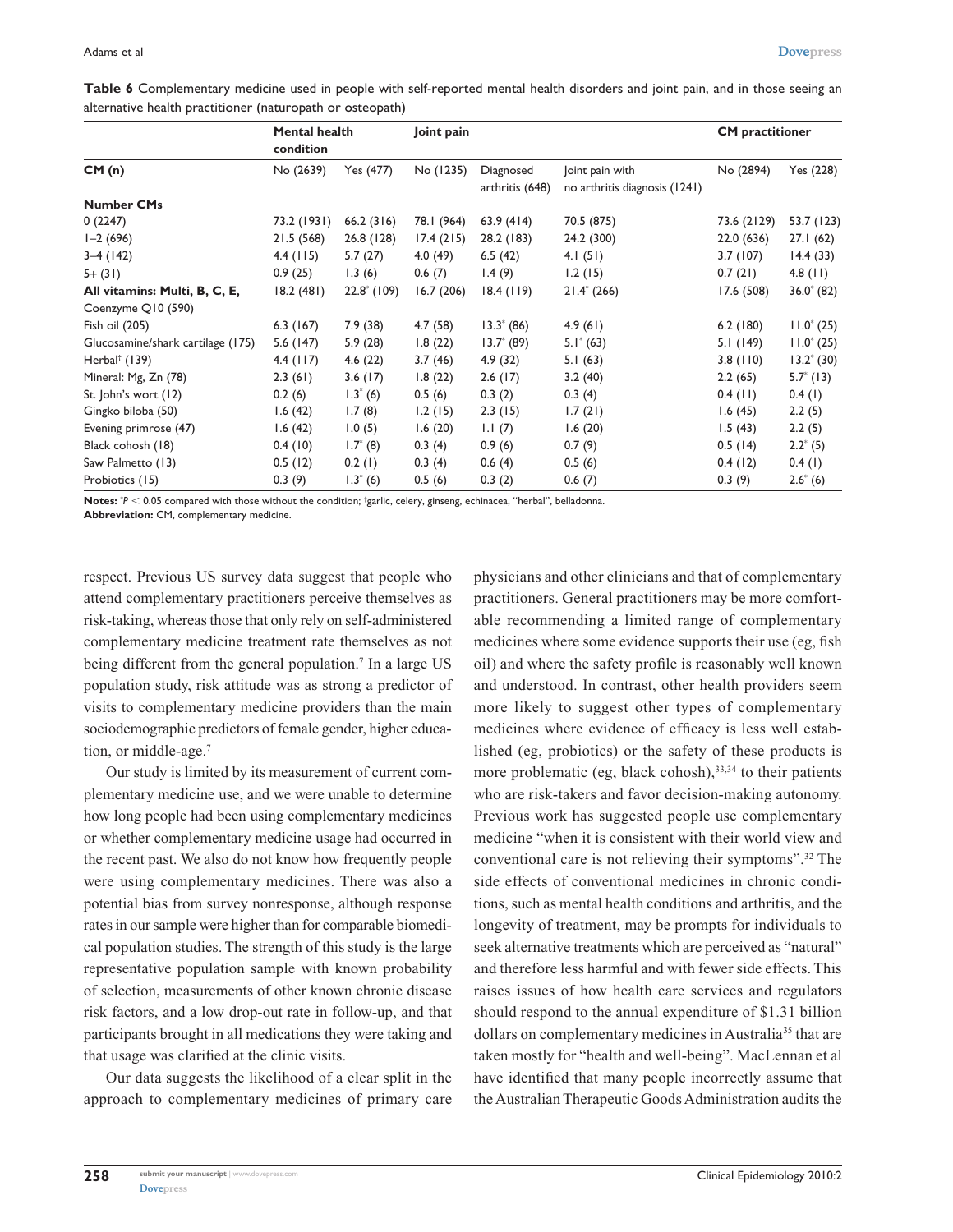efficacy and safety of complementary medicines<sup>4</sup> and that complementary medicines are safe.<sup>6</sup> The case for more detailed consumer product information for complementary medicine is given more credence if one considers both the variability in health literacy across the population<sup>36</sup> and the variability in complementary medicine products with similar names. The question of what constitutes "informed consent" under these circumstances needs greater clarification, in terms of risks and benefits by prescribers and also at the point of sale. This need to inform consumers would also apply to those complementary medicines where evidence indicates they are efficacious and appropriate, and should be considered as part of an evidence-based therapeutic regimen.

### **Acknowledgment**

The research was funded by the Queen Elizabeth Hospital Research Foundation, the University of Adelaide, and South Australia Health.

## **Disclosure**

The authors report no conflicts of interest in this work.

#### **References**

- 1. Xue CCL, Zhang AL, Lin V, et al. Complementary and alternative medicine use in Australia: A national population-based survey. *J Altern Complement Med*. 2007;13:643–650.
- 2. Barnes PM, Bloom B, Nahin RL. Complementary and alternative medicine use among adults and children: United States, 2007. *Natl Health Stat Report*. 2009:1–23.
- 3. McFarland B, Bigelow D, Zani B, et al. Complementary and alternative medicine use in Canada and the United States. *Am J Public Health.* 2002;92:1616–1618.
- 4. MacLennan AH, Myers SP, Taylor AW. The continuing use of complementary and alternative medicine in South Australia: Costs and beliefs in 2004. *Med J Aust*. 2006;184:27–31.
- 5. MacLennan AH, Wilson DH, Taylor AW. Prevalence and cost of alternative medicine in Australia. *Lancet*. 1996;347:569–573.
- 6. MacLennan AH, Wilson DH, Taylor AW. The escalating cost and prevalence of alternative medicine. *Prev Med*. 2002;35:166–173.
- 7. Sturm R. Patient risk-taking attitude and the use of complementary and alternative medical services. *J Altern Complement Med*. 2000;6: 445–448.
- 8. Astin JA. Why patients use alternative medicine: Results of a national study. *JAMA*. 1998;279:1548–1553.
- 9. Conboy L, Kaptchuk TJ, Eisenberg DM, et al. The relationship between social factors and attitudes toward conventional and CAM practitioners. *Complement Ther Clin Pract*. 2007;13:146–157.
- 10. Eisenberg DM, Kessler RC, van Rompay MI, et al. Perceptions about complementary therapies relative to conventional therapies among adults who use both: Results from a national survey. *Ann Intern Med*. 2001;135:344–351.
- 11. Boon H, Westlake K, Deber R, et al. Problem-solving and decisionmaking preferences: No difference between complementary and alternative medicine users and non-users. *Complement Ther Med*. 2005;13: 213–216.
- 12. Grant J, Chittleborough C, Taylor A, et al. The North West Adelaide Health Study: Detailed methods and baseline segmentation of a cohort for selected chronic diseases. *Epidemiol Perspect Innov*. 2006;3:4.
- 13. Taylor A, Wilson D, Wakefield M. Differences in health estimates using telephones and door-to-door survey methods – a hypothetical exercise. *Aust N Z J Public Health*. 1998;22:223–226.
- 14. Taylor AW, Dal Grande E, Gill TK, et al. Do people with risky behaviours participate in biomedical cohort studies? *BMC Public Health*. 2006;6:11.
- 15. Dales R, Spitzer W, Tousignant P, Schechter M, Suissa S. Clinical interpretation of airway response to a bronchodilator. Epidemiologic considerations. *Am Rev Respir Dis*. 1988;38:317–324.
- 16. Appleton S, Adams R, Wilson D, Taylor A, Ruffin R; on behalf of the North West Adelaide Cohort Health Study Team. Spirometric criteria for asthma: Adding further evidence to the debate. *J Allergy Clin Immunol*. 2005;116:976–982.
- 17. Global Initiative for Chronic Obstructive Lung Disease. Global strategy for the diagnosis, management, and prevention of chronic obstructive pulmonary disease. 2006. Available from: [http://www.](http://www.goldcopd.com/Guidelineitem.asp?l1=2&l2=1&intId=1816) [goldcopd.com/Guidelineitem.asp?l1](http://www.goldcopd.com/Guidelineitem.asp?l1=2&l2=1&intId=1816)=2&l2=1&intId=1816. Accessed Aug 17, 2010.
- 18. Radloff L. The CES-D scale: A self-report depression scale for research in the general population. *Appl Psychol Meas*. 1977;1:385–401.
- 19. Zich JM, Attkisson CC, Greenfield TK. Screening for depression in primary care clinics: The CES-D and the BDI. *Int J Psychiatry Med*. 1990;20:259–277.
- 20. Ensel W. Measuring depression: The CES-D scale. In: Lin N, Dean A, Ensel WM, editors. *Social support, life events and depression*. New York, NY: Academic Press; 1986.
- 21. World Health Organization. Obesity: Preventing and managing the global epidemic. Report of a WHO consultation on obesity. Geneva: World Health Organization; 1997.
- 22. Australian Bureau of Statistics. National Health Survey: Users guide, Chapter 5 – Health Risk Factors. Cat no 4363.0.55.001. Canberra, Australia: Australian Bureau of Statistics; 2003.
- 23. National Heart Foundation, Australian Institute of Health and Welfare. Risk factor prevalence study: Survey no 3. Canberra: National Heart Foundation: 1989.
- 24. National Patient Safety Foundation. Public opinion of patient safety issues: Research findings. Chicago, IL: National Patient Safety Foundation, 1997. Available at: [http://www.npsf.org/download/1997survey.](http://www.npsf.org/download/1997survey.pdf) [pdf](http://www.npsf.org/download/1997survey.pdf). Accessed Aug 18, 2010.
- 25. Clark R. Australian Patient Safety Survey. *Health Issues.* 2001;69: 20–24.
- 26. Robinson A, Chesters J, Cooper S. People's choice: Complementary and alternative medicine modalities. *Complement Health Pract Rev.* 2007;12:99–119.
- 27. Schernhammer E, Haidinger G, Waldhör T, et al. Attitudes about the use of complementary and alternative medicine in cancer treatment. *J Altern Complement Med*. 2009;15:1115–1120.
- 28. Sirois FM, Gick ML. An investigation of the health beliefs and motivations of complementary medicine clients. *Soc Sci Med*. 2002;55: 1025–1037.
- 29. Honda K, Jacobson J. Use of complementary and alternative medicine among United States adults: The influences of personality, coping strategies, and social support. *Prev Med*. 2005;40:56–63.
- 30. Ness J, Cirillo DJ, Weir DR, Nisly NL, Wallace RB. Use of complementary medicine in older Americans: Results from the Health and Retirement Study. *Gerontologist*. 2005;45:516–524.
- 31. National Heart Foundation of Australia and the Cardiac Society of Australia and New Zealand. Reducing risk in heart disease 2007. Guidelines for preventing cardiovascular events in people with coronary heart disease (updated 2008). Available at: [http://www.](http://www.heartfoundation.org.au/SiteCollectionDocuments/A%20RR%20RRIHD%202008Update%20Summary%20pdf.pdf) [heartfoundation.org.au/SiteCollectionDocuments/A%20RR%20](http://www.heartfoundation.org.au/SiteCollectionDocuments/A%20RR%20RRIHD%202008Update%20Summary%20pdf.pdf) [RRIHD%202008Update%20Summary%20pdf.pdf.](http://www.heartfoundation.org.au/SiteCollectionDocuments/A%20RR%20RRIHD%202008Update%20Summary%20pdf.pdf) Accessed Aug 18, 2010.